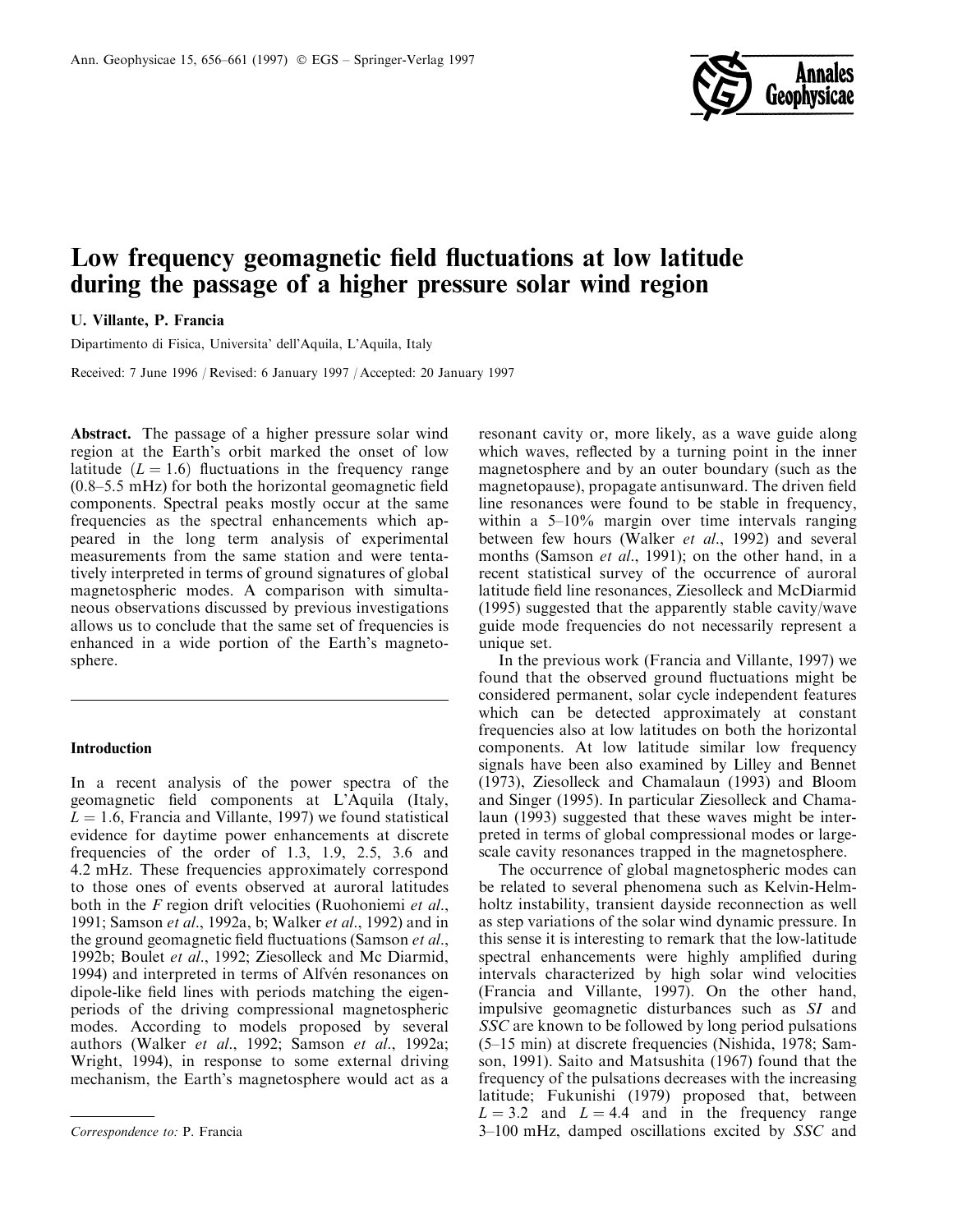SI contain many spectral peaks and each of them appears to have a different location in latitude. Nopper et al. (1982), moreover, found that a solar wind dynamic pressure step variation triggered a worldwide impulsive disturbance that was accompanied, at  $L = 5$  ground stations, by field oscillations consistent with a local resonance. Similarly, Farrugia et al. (1989) found that sudden changes of the solar wind dynamic pressure were accompanied on the ground by disturbances of the geomagnetic field which were more clearly seen at auroral than at higher latitude stations; as authors remarked, higher latitude stations should be located at the feet of field lines which stretch into the polar cap and do not form a resonant cavity.

Interesting experimental results have been more recently obtained by Korotova and Sibeck (1994; K&S hereafter) who analysed simultaneous solar wind, magnetospheric and ground observations at high, auroral and mid-latitudes observatories to investigate the magnetospheric response to a series of sharp variations of the solar wind dynamic pressure which occurred in a 3 h interval on November, 24, 1986. They found that the pressure variations excited coherent long period pulsations which were observed over a  $30^{\circ} - 50^{\circ}$  longitudinal range. As matter of fact, the dominant period of the observed fluctuations was found to depend on the observation site, although some common periods were

observed in a wide range of latitudes and longitudes. As the authors remarked, none of the common periods strictly correspond to those identified by previous investigations as resonant oscillations: on the other hand, the observations were made under unusual conditions, namely with a solar wind pressure twice as great as on average conditions.

In the present note we found it interesting to analyse the geomagnetic field observations performed at L'Aquila for the same time interval as investigated by K&S. The results of our analysis show that some peculiar signatures of the active magnetosphere observed at high, auroral and middle latitudes are still well detected at  $L = 1.6$ . We analysed the horizontal components  $(H \text{ and } D)$  and found several aspects of the observations which allow interesting comparisons with the results of previous investigations.

## Experimental results

As in the previous study (Francia and Villante, 1997), we adopted as original data for the present investigation the 1 min measurements (with a resolution of 1 nT) of the horizontal component  $H$  and of the declination  $D$ (expressed in nT) obtained at the L'Aquila Geomagnetic Observatory  $(L = 1.6; LT = UT + 1)$  run by the Isti-



Fig. 1a, b. The H and D components in nT after subtracting the daily average value (upper and lower panel respectively) at L'Aquila Observatory on November 24, 1986. Dotted lines indicate the interval associated with the passage of the high pressure solar wind region at IMP 8 orbit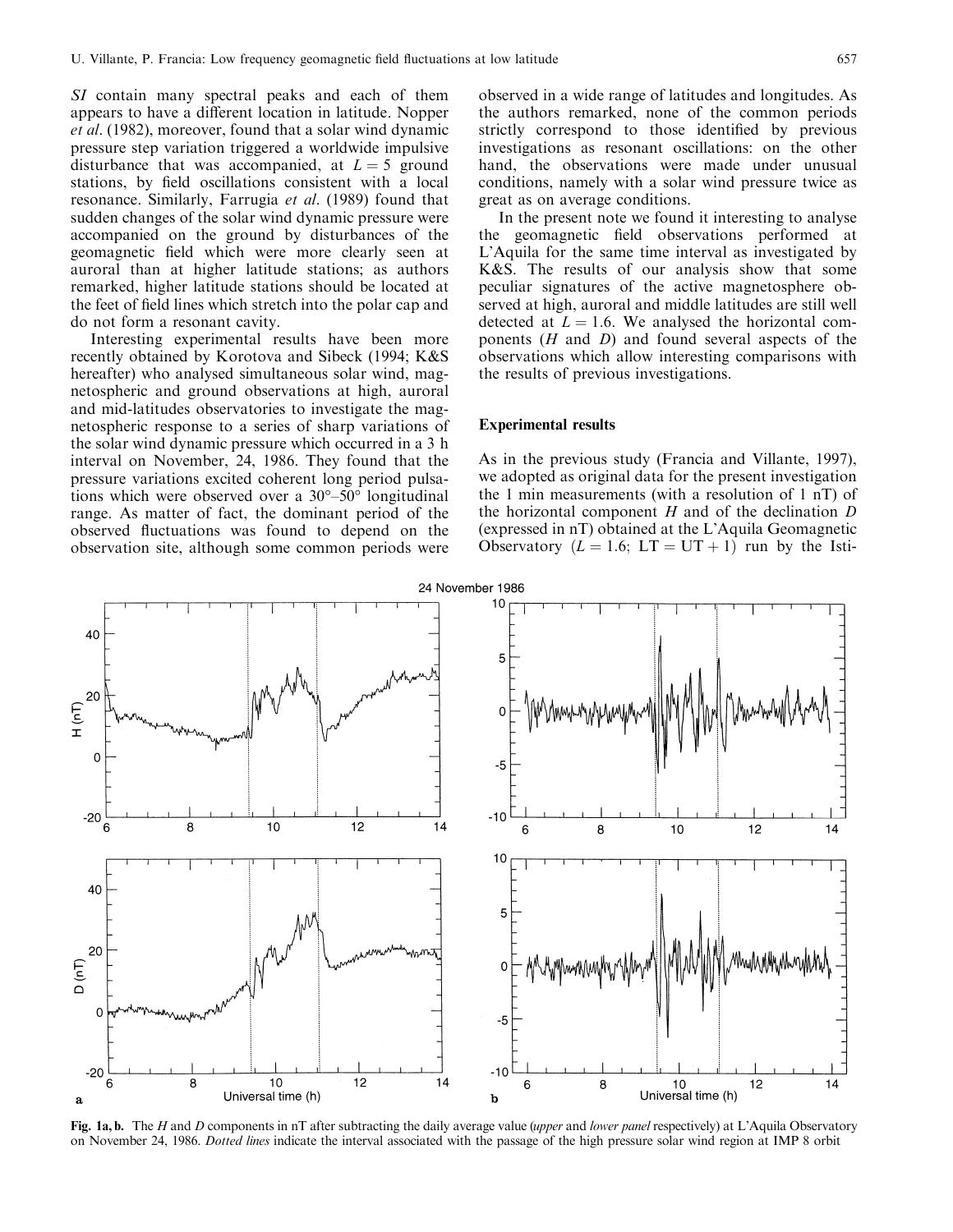

Fig. 2. The average power spectra computed by means of the maximum entropy method in the time interval 0900–1200 UT are plotted on the *left* for the  $H$  (upper panel) and  $D$  (lower panel) components. The dynamic power spectra of the two components are shown on the right for the longer time interval 0600-1400 UT; here the power is in arbitrary scale

tuto Nazionale di Geofisica. As described by Meloni et al. (1984), the instrument basically consists of a proton precession magnetometer equipped with two Helmoltz coils.

As discussed by K&S, in the period of interest (November, 24, 1986, 0900-1200 UT, Fig. 2 in their paper) the solar wind speed measured at the IMP 8 position upstream of the dawn bow shock varied approximately between 450 and 500 km/s. Prior to 0925 UT and after 1105 UT, the solar wind density was low  $(5-10 \text{ cm}^{-3})$  and the IMF strength was high  $(16-20 \text{ nT})$ . In the intervening interval, IMP 8 was imbedded in a solar wind region with higher densities  $(20-30 \text{ cm}^{-3})$  and lower field strengths  $(8-12 \text{ nT})$ . Step function increases of the solar wind dynamic pressure were detected approximately at  $0925-0927$ ,  $0934-0937$ , 1005-1008, 1025-1030 UT, while a sharp pressure decrease was detected at  $1101-1103$  UT. The interplanetary magnetic field was generally northward except during the interval  $1010-1100$  UT. In the post-midnight magnetosphere a series of magnetic field compressions were detected by GOES 5 and GOES 6; the times of the magnetospheric field increases and decreases approximately correspond to those of the solar wind pressure variations. According to K&S, mid and high-latitude Northern Hemisphere ground observations indicated at 0925 UT an SI occurrence which marked the onset of a disturbed period at all stations; as the authors remarked,

the amplitude of the dayside ground signatures decayed rapidly with decreasing latitude.

Figure 1a shows the behaviour of the geomagnetic field components at L'Aquila in the period of interest. For a better comparison with observations performed at other stations, we also show in Fig. 1b the experimental data as they appear after filtering in the same band  $(0.83-5.56$  mHz) proposed by K&S. Figure 1a shows that the whole passage of the higher pressure solar wind corresponds to a sharp variation of equal duration of the low-latitude geomagnetic field elements close to the subsolar point. Dotted lines in Fig. 1a  $(0925-1103 \text{ UT})$ show that the whole ground perturbation is somewhat delayed with respect to solar wind compression region detected at the IMP 8 position. In particular both components show a prominent variation of the order of 15 nT between  $0930-0934$  UT, a feature which can be considered consistent with gross estimates of the propagation time  $(6-7 \text{ min})$  between IMP 8 position and ground (Farrugia et al., 1989). It is also interesting to remark that, when compared with observations performed at other stations (Fig. 6 in K&S), our lowlatitude prenoon observations show a strong similarity with those obtained at higher latitude near or just before local noon (for example at Abisko, Murmansk or Sodankyla).

The power spectra evaluated for the same time interval (0900–1200 UT) investigated by  $K&S$  are shown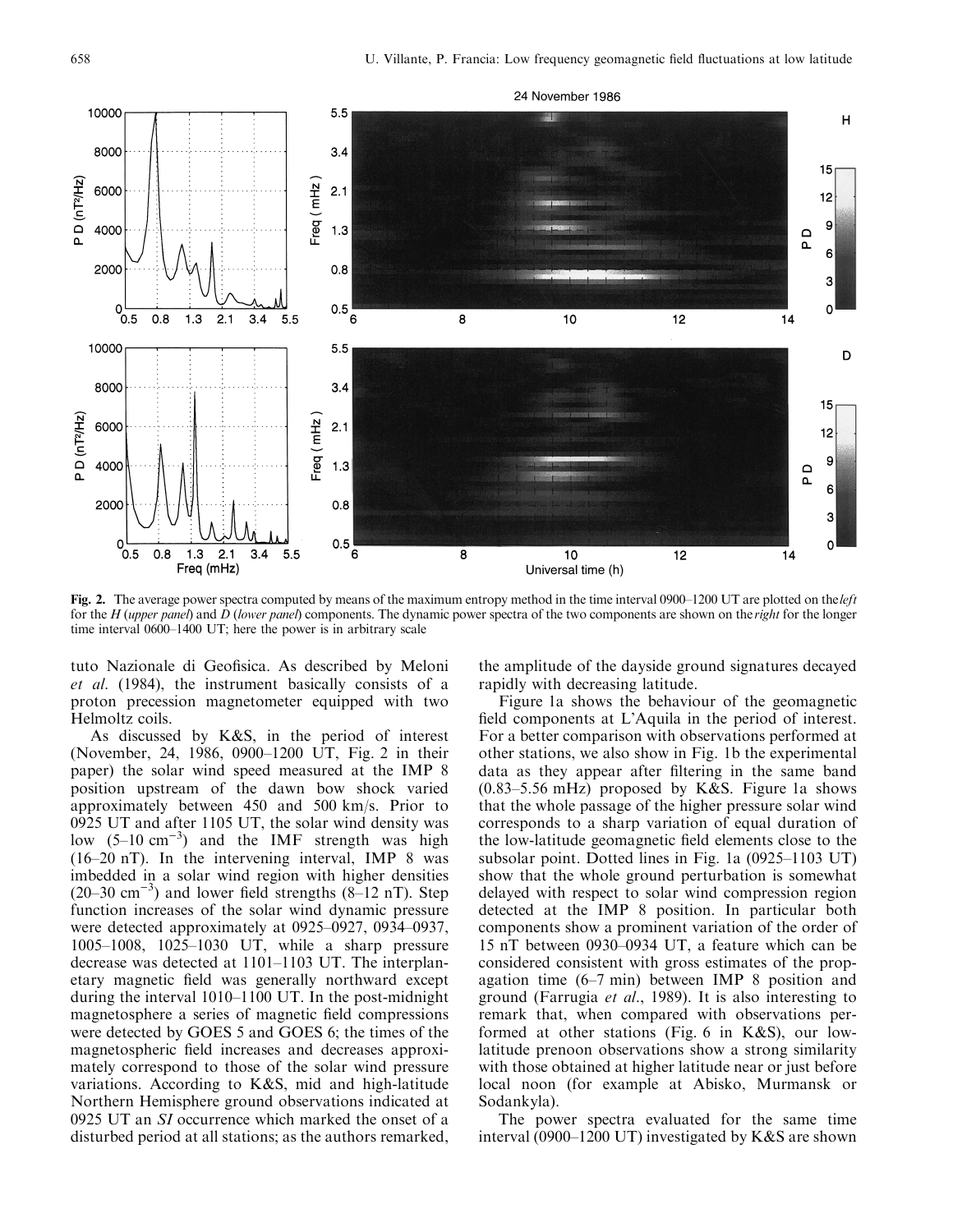in Fig. 2 (left side) up to frequencies of 5.5 mHz. As in the previous study (Francia and Villante, 1997), the power spectra have been computed by means of the maximum entropy method at order  $m = 30$  of error prediction filter (Vellante and Villante, 1984). The global spectra in Fig. 2 clearly show the appearance of common peaks in the H and D components at  $0.8-0.9$  mHz (20.8±18.5 min), 1.2 mHz (13.9 min), 1.4 mHz (11.9 min), 1.8 mHz (9.2 min), 2.4 mHz (6.9 min); some evidence for further common spectral enhancements is detected at  $3.3-3.4$  mHz (5.1-4.9 min) and between 4.3 and 5 mHz (3.8 and 3.3 min). A comparison with the observations performed by K&S provides interesting results in that they found main spectral peaks at 1.2, 1.4 and 1.8 mHz in a wide range of latitudes and longitudes, while peaks at approximately 2.2, 2.5, 3.2, 4.5 and 4.9 mHz were also observed. We actually found major spectral peaks at the lowest frequencies  $(0.8-0.9 \text{ mHz})$ : in this sense it is very interesting to note that, despite filtering procedure,  $K&S$  (Fig. 8) also reported evidence for significant power enhancements approximately at 0.9 mHz at several high, auroral and midlatitude stations.

The dynamic power spectra shown in the right side of Fig. 2 (as computed following the frequency-time analysis method suggested by Dziewonski et al., 1969, with  $N = 40$  filters centred on logarithmically equispaced frequencies and the parameter  $\alpha = 200$  characterizing the bandwidth of each filter) provide a rough indication of the time sequence of different spectral peaks and suggest the appearance of different spectral enhancements occurring in response to different solar wind pressure variations. For example, two different signal intensifications, mostly in the  $D$  component, at the frequencies 2.4 and 3.3 mHz are detected approximately between 0930 and 0950 UT and between 1025 and 1050 UT. In addition, within the limits of the present analysis, the results obtained for the  $H$  component may allow an interesting comparison with the conclusions drawn by K&S. They found, indeed, evidence for regular 8–10 min period oscillations soon after the SI both at auroral (0925 $-1020$  UT) and at high (0925 $-1000$  UT) latitudes while lower frequency modes  $(13-15 \text{ min})$  were later detected at some high-latitude stations approximately after 1000 UT. Consistently, the results of Fig. 2 (right side) show that at low latitude the highest values of the spectral peaks appear soon after the SI at 1.4 mHz (12 min) and 1.8 mHz (9 min), while the peak at 1.2 mHz (14 min) emerges more clearly at a later stage.

We found also interesting to analyse in more detail the 1.4 and 1.8 mHz fluctuations over the time interval  $0925-1000$  UT in which they emerge more clearly. In particular we estimated the correlation coefficient  $r$ between the horizontal components (filtered in the two bands  $1.1-1.6$  mHz and  $1.6-2.0$  mHz) and found that it attains maximum values (respectively  $r = 0.98$  and  $r = 0.97$ , which correspond to a confidence interval greater than 99.9%) for a 1 min time lag which can be considered indicative for an elliptical polarisation of the two modes. The polarisation patterns for the same time



Fig. 3. The polarisation patterns for time interval  $0925-1000$  UT for the 1.4 mHz (lower panel) and the 1.8 mhz (upper panel) modes. Units are in nT

interval (Fig. 3) show a clockwise rotation, as seen downward in the direction of the ambient magnetic field, which is the same as found by K&S at high latitudes in the midnight and morning sectors. Nevertheless, in the further time interval  $(1005-1050 \text{ UT})$  the polarisation pattern becomes less clear and shows evidence for a counterclockwise rotation which is also consistent with the K&S observations at high-latitude morning side stations (Mould Bay and Baker Lake).

### Summary and discussion

We examined the low latitude geomagnetic field observations during an active 3 h interval associated with the passage of a higher pressure solar wind region at the Earth's position. When compared with suggestions of previous investigations and simultaneous higher latitude observations, the results of the present analysis allow us to draw some interesting conclusions.

a. The passage of a higher pressure solar wind region at the Earth's position is associated with a clear, equal duration variation of the low-latitude geomagnetic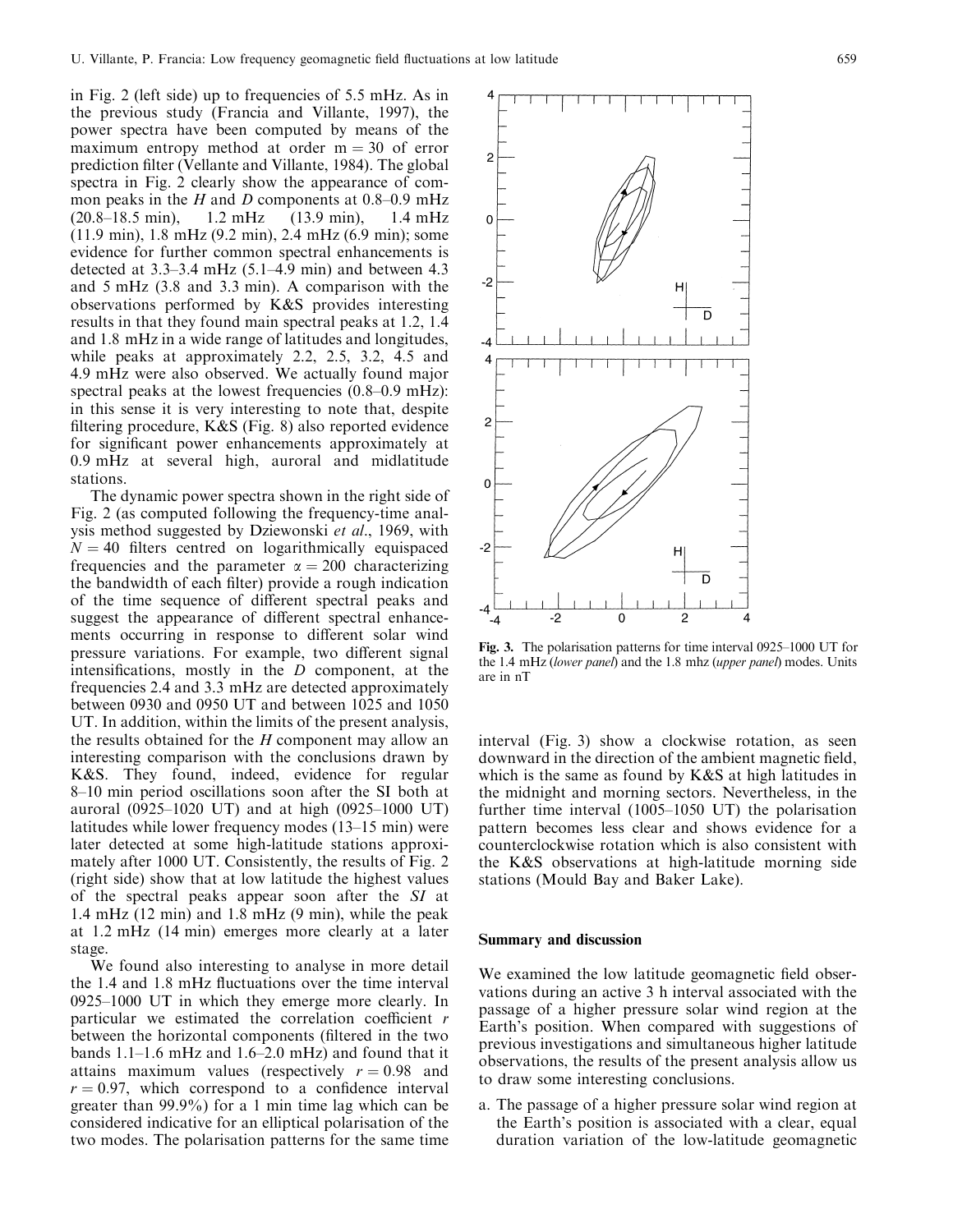field components and a comparison among different stations shows a strong similarity with observations obtained at different latitudes near or just before local noon. In particular, the SI occurrence marked the onset of a disturbed period also at low latitudes with a considerable quantity of energy of geomagnetic field fluctuations at discrete frequencies. We found some evidence for the appearance of different spectral peaks at different times in the period of interest, suggesting that different geomagnetic field fluctuations are generated by different solar wind pressure variations.

- b. When compared with higher latitude observations, the power spectra show the appearance of common peaks at several frequencies, suggesting that the coherent fluctuations observed by  $K&S$  extend to a wide sector of the dayside magnetosphere. In particular, the peaks occurring at  $1.2-1.4$  and  $1.8$  mHz, which were considered by K&S main spectral features of a wide range of latitudes and longitudes, find clear correspondence in the present low-latitude observations. In addition, in agreement with K&S, who found the occurrence of different peaks between 2.2 and 5 mHz over the whole range of latitudes, power enhancements are also detected at low latitude between 2.4 and 5 mHz. Moreover the 1.4 and 1.8 fluctuations which initiated in the time interval soon after the SI event are elliptically polarized and show a clockwise rotation. The observed features seem to follow the same pattern as observed by K&S at highlatitude stations located in the midnight and morning side sectors while, as K&S remarked, at auroral latitudes in the morning sector the same wave train rather shows an opposite polarization.
- c. A comparison with the statistical results proposed by Francia and Villante (1997) also provides interesting conclusions. Indeed, all the observed peaks appear approximately at the same frequencies (within  $5\%$ - $10\%$ ) as the spectral enhancements identified in their long-term analysis and tentatively interpreted in terms of low-latitude signatures of global magnetospheric modes. Francia and Villante (1997) also remarked that the spectral enhancements much more clearly emerge during a two month interval characterised by high solar wind velocities. Similarly, we find that in this particular period associated with a higher dynamic pressure of the solar wind, all the spectral peaks exceed approximately by a factor of 10 the average values proposed by the statistical investigation. In addition, as proposed by Francia and Villante (1997) for dayside observations, most of the power enhancements simultaneously appear (although with different energies) in the  $H$  and  $D$  power spectra. Similar results were obtained by Nopper et al. (1982), Ziesolleck and Chaumalaun (1993) and Bloom and Singer (1995) who also found fluctuations on both the geomagnetic field components. It is also interesting to observe that, as in the previous statistical analysis, we found evidence for a lowest frequency mode  $(0.8 \text{ mHz}$  in the H spectra, 0.9 mHz in the D spectra, 0.7 mHz in Francia and

Villante, 1997) which in the period of interest (despite filtering procedure) is also detected by  $K&S$  in higher latitude measurements.

Acknowledgements. The authors are grateful to Dr. A. Meloni, (Istituto Nazionale di Geofisica, Roma) who made available geomagnetic field observations from L'Aquila Geomagnetic Observatory. This research activity at L'Aquila is supported by MURST (40% and 60% contracts) and by GIFCO/CNR.

Topical Editor K.-H. Glaßmeier thanks C. W. S. Ziesolleck and J. Verö for their help in evaluating this paper.

## References

- Bloom, R. M., and H. J. Singer, Diurnal trends in geomagnetic noise power in the Pc2 through Pc5 bands at low geomagnetic latitudes, J. Geophys. Res., 100, 14943, 1995.
- Boulet, D., M. Bradley, and T. J. Hughes, Survey of occurrences of field line resonances with frequencies of 1.3, 1.9 and 2.6 mHz in one year of CANOPUS magnetometer observations (abstract), EoS Trans. AGU, 73(14) Spring Meet. suppl., 251, 1992.
- Dziewonski, A., S. Bloch, and M. Landisman, A technique for the analysis of transient seismic signals, Bull. Seism. Soc. Am., 59, 427, 1969.
- Farrugia, C. J., M. P. Freeman, S. W. H. Cowley, D. J. Southwood, M. Lockwood and A. Etemadi, Pressure driven magnetospheric motions and attendant response on the ground, Planet. Space Sci., 37, 589, 1989.
- Francia, P., and U. Villante, Some evidence of ground power enhancements at frequencies of global magnetospheric modes at low latitude, Ann. Geophysicae, 15, 17, 1997.
- Fukunishi, H., Latitude dependence of power spectra of magnetic pulsations near  $L = 4$  excited by SSC's and SI's, J. Geophys. Res., 84, 7191, 1979.
- Korotova, G. I., and D. G. Sibeck, Generation of ULF magnetic pulsations in response to sudden variations in solar wind dynamic pressure, Solar Wind Source of Magnetospheric Ultra-Low-Frequency Waves, Geophysical Monograph 81, AGU, 265, 1994.
- Lilley, F. E. M., and D. J. Bennet, Micropulsations recorded by an array of magnetic variometers, J. Geophys. Res., 78, 1603, 1973.
- Meloni, A., F. Molina, P. Palangio, Q. Taccetti, and A. De Santis, Automatic digital recording of geomagnetic elements by means of a proton precession magnetometer, Geophys. Surv., 6, 339, 1984.
- Nishida, A., Geomagnetic diagnosis of the magnetosphere, Phys. Chem. Space, 9, 96, 1978.
- Nopper, R. W. Jr., W. J. Hughes, C. G. MacLennan, and R. L. McPherron, Impulse excited pulsations during the July 29, 1977 event, J. Geophys. Res., 87, 5911, 1982.
- Rouhoniemi, J. M., R. A. Greenwald, K. B. Baker, and J. C. Samson, HF radar observations of Pc5 field line resonances in the midnight/early morning MLT sector, Geophys. Res. Lett., 96, 15697, 1991.
- Saito, T, and S. Matsushita, Geomagnetic pulsations associated with sudden commencements and sudden impulses, Planet. Space Sci., **15,** 573, 1967.
- Samson, J. C., Geomagnetic pulsations and plasma waves in the Earth's magnetosphere, in Geomagnetism, Ed, J. A. Jacobs vol 4, 481, 1991.
- Samson, J. C., R. A. Greenwald, J. M. Ruohoniemi, T. J. Hughes, and D. D. Wallis, Magnetometer and radar observations of magnetohydrodynamic cavity modes in the Earth's magnetosphere, *Can. J. Phys.*, **69**, 929, 1991.
- Samson, J. C., B. G. Harrold, J. M. Ruohoniemi, R. A. Greenwald, and A. D. M. Walker, Field line resonances associated with MHD waveguides in the magnetosphere, Geophys. Res. Lett., 19, 441, 1992a.